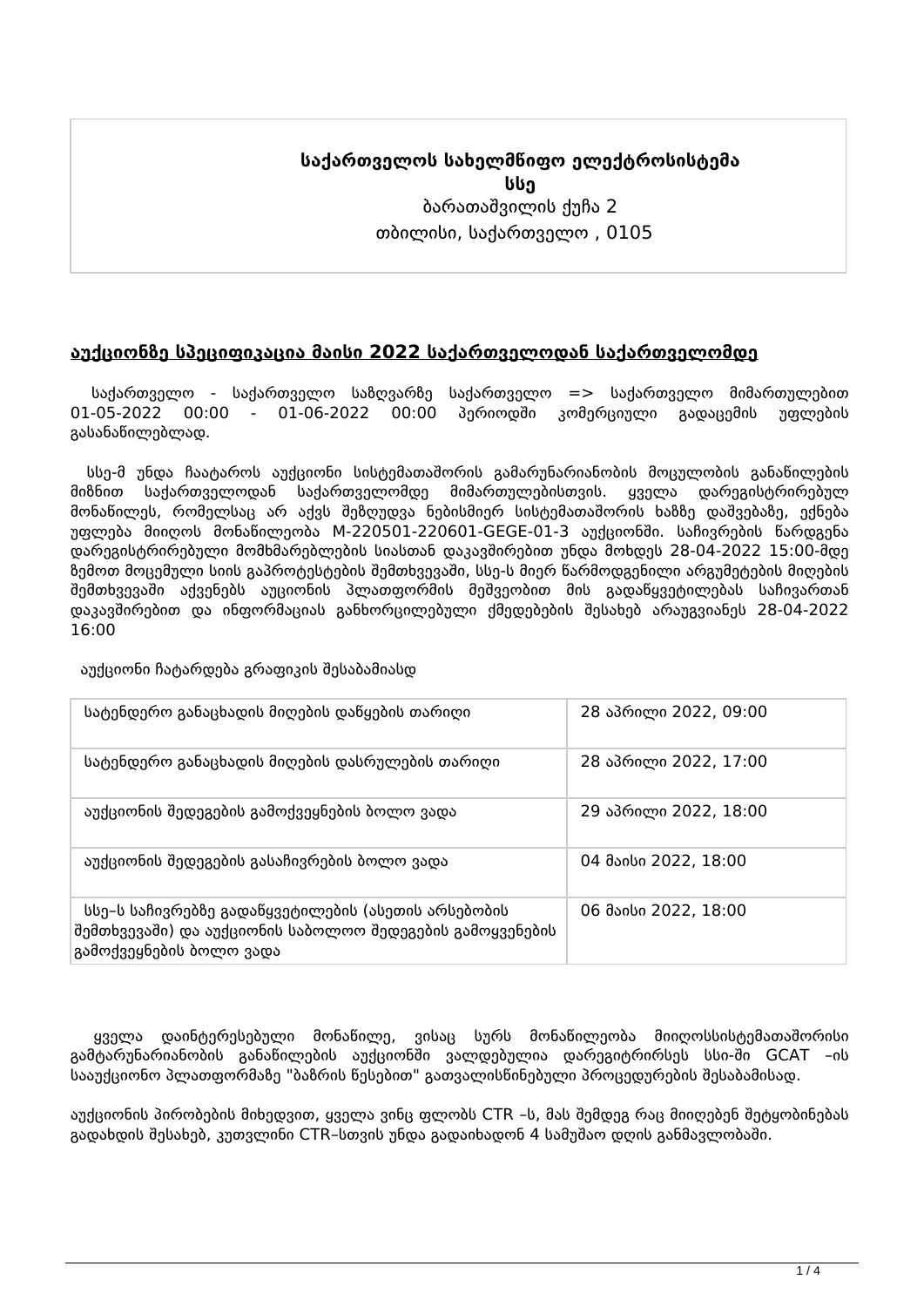# **სააუქციონო პროდუქტი არის:**

| სისტემათაშორისი<br> კავშირი | საქართველო (GE) - საქართველო<br>(GE)  | მიმართულება  | $GE \Rightarrow GE$ |
|-----------------------------|---------------------------------------|--------------|---------------------|
|                             | ∕ პერიოდი                             | ხანგრძლივობა | სიმძლავრე           |
| პროდუქტი 1                  | 01-05-2022 00:00-<br>01-06-2022 00:00 | 744 საათი    | 1100.00 MW          |



 $2/4$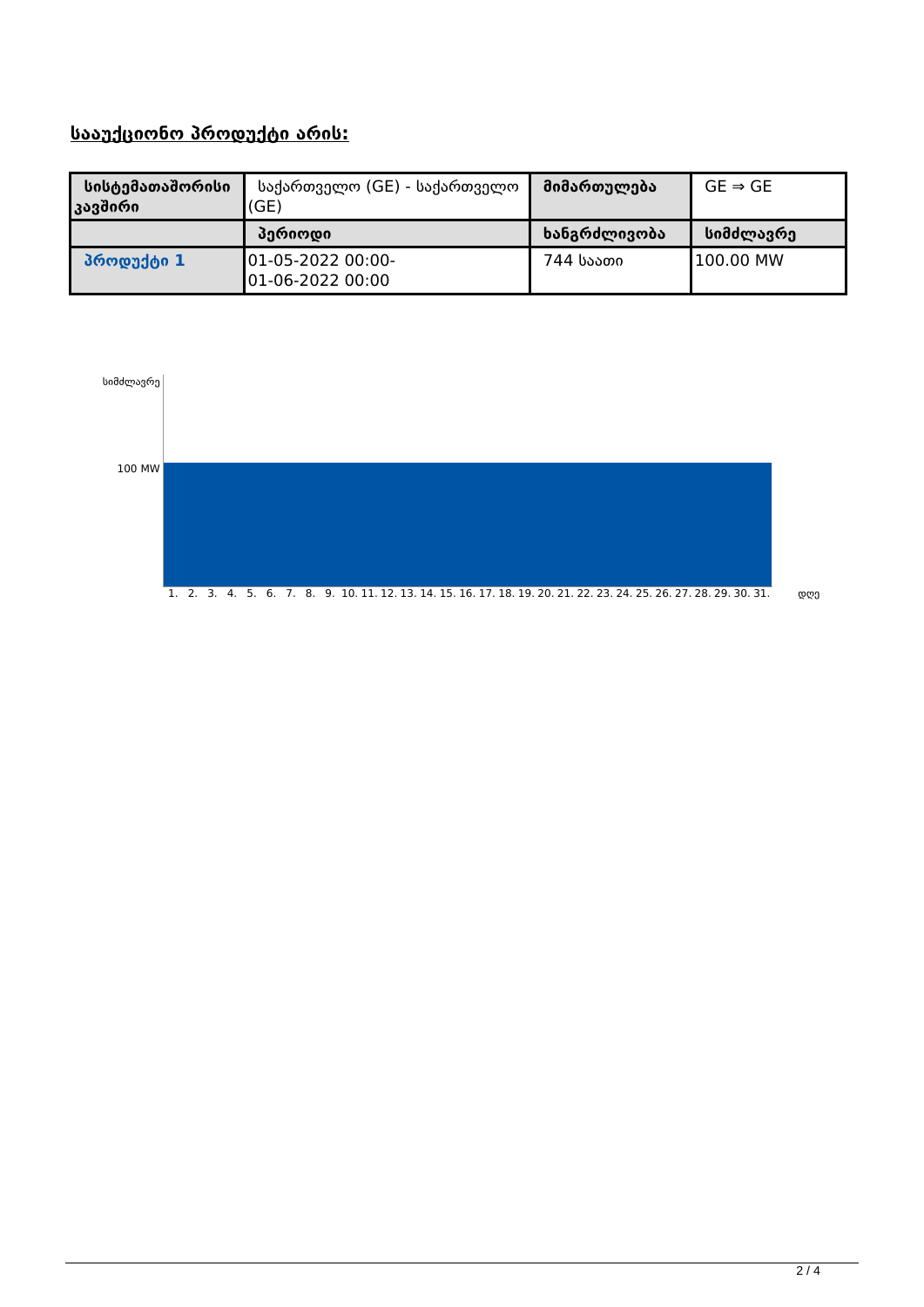#### **GEORGIAN STATE ELECTROSYSTEM GSE**

*2, Baratashvili Street Tbilisi, Georgia, 0105* 

## **Auction Specification for May 2022 from Georgia to Georgia**

 *For the allocation of Commercial Transmission Rights, at interconnection of Georgia - Georgia for the direction Georgia => Georgia for the time interval 01-05-2022 00:00 - 01-06-2022 00:00*

 *GSE shall conduct an Auction for the allocation of interconnection capacity for the direction from Georgia to Georgia. All eligible users who are not excluded from their participation in any of the Georgian Interconnections will be entitled to participate in the auctions having the code M-220501-220601-GEGE-01-3. Objections against the list of the Registered Users shall be submitted electronically latest until 28-04-2022 15:00. In case of objections raised against the above mentioned list, GSE shall publish at Auction Platform its decision on the objection and the actions taken by GSE in case that the arguments of the objection are considered as valid not later than 28-04-2022 16:00*

 *The Auction will be conducted according to the following schedule:*

| Gate opening for the submission of the bid file                                               | 28 April 2022, 09:00 |
|-----------------------------------------------------------------------------------------------|----------------------|
| Gate closure for the submission of the bid file                                               | 28 April 2022, 17:00 |
| Deadline for publication of the auction results                                               | 29 April 2022, 18:00 |
| Deadline for contesting the auction results                                                   | 04 May 2022, 18:00   |
| Deadline to publish GSE's decision on the objections - if any<br>- and final auctions results | 06 May 2022, 18:00   |

 *All participants interested to participate in the aforementioned auction for the allocation of interconnection capacity should be registered in GSE GCAT Auction Platform according to the provisions of the "AUCTION RULES".*

*According to the Auction Rules, each CTR Holder must pay for its CTR latest 4 (four) working days after receiving Payment Notification.*